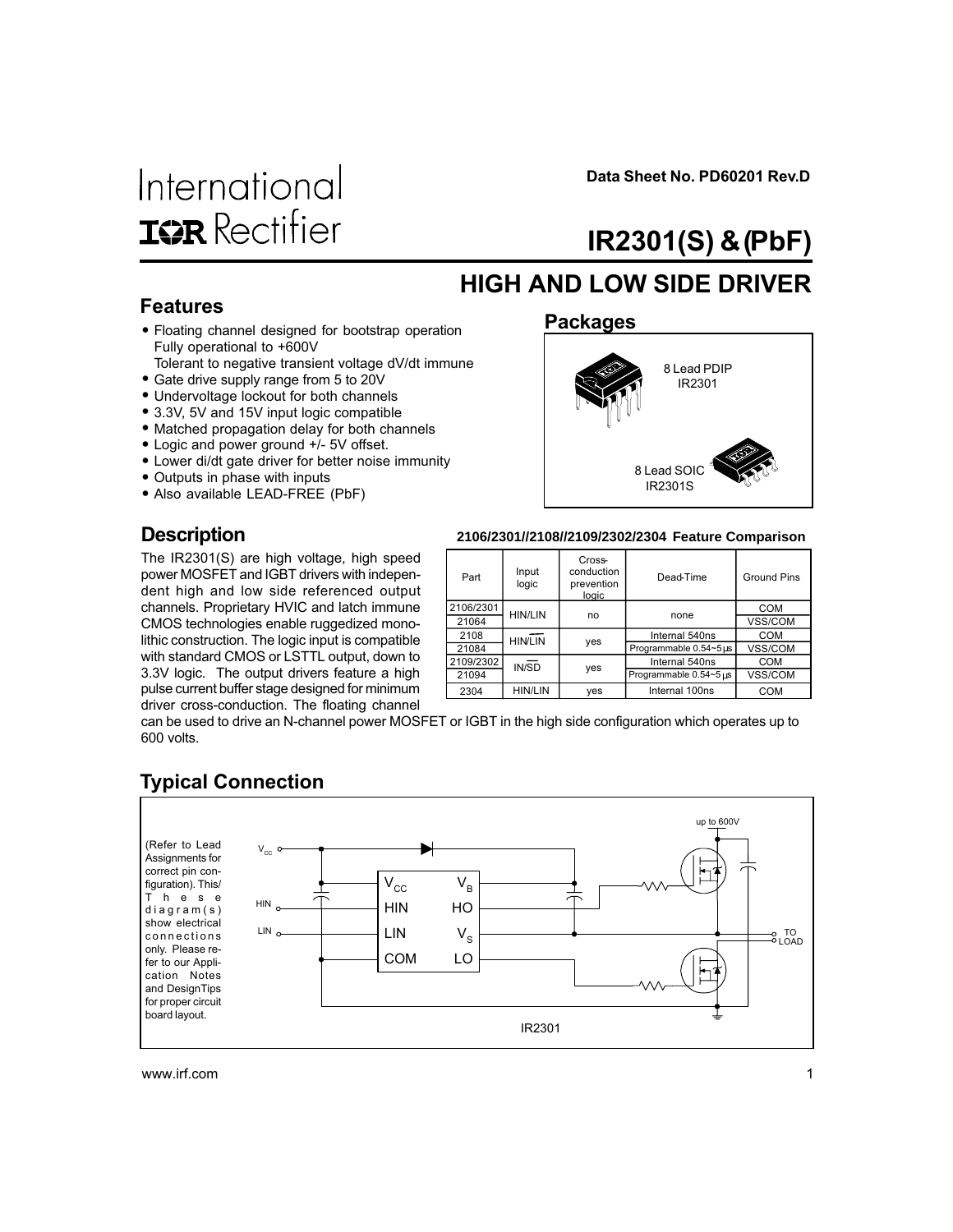#### Absolute Maximum Ratings

Absolute maximum ratings indicate sustained limits beyond which damage to the device may occur. All voltage parameters are absolute voltages referenced to COM. The thermal resistance and power dissipation ratings are measured under board mounted and still air conditions.

| Symbol                | Definition                                                | Min.          | Max.        | Units              |      |
|-----------------------|-----------------------------------------------------------|---------------|-------------|--------------------|------|
| V <sub>B</sub>        | High side floating absolute voltage                       | $-0.3$        | 625         |                    |      |
| Vs                    | High side floating supply offset voltage                  | $V_B - 25$    | $V_B + 0.3$ |                    |      |
| <b>V<sub>HO</sub></b> | High side floating output voltage                         |               | $V_S - 0.3$ | $V_R + 0.3$        |      |
| <b>V<sub>CC</sub></b> | Low side and logic fixed supply voltage                   |               | $-0.3$      | 25                 | v    |
| VLO                   | Low side output voltage                                   |               | $-0.3$      | $V_{\rm CC}$ + 0.3 |      |
| <b>V<sub>IN</sub></b> | Logic input voltage                                       |               | $COM - 0.3$ | $V_{CC}$ + 0.3     |      |
| $dV_S/dt$             | Allowable offset supply voltage transient                 |               |             | 50                 | V/ns |
| P <sub>D</sub>        | Package power dissipation $@$ T <sub>A</sub> $\leq$ +25°C | (8 lead PDIP) |             | 1.0                |      |
|                       |                                                           | (8 lead SOIC) |             | 0.625              | W    |
| $Rth_{,IA}$           | Thermal resistance, junction to ambient                   | (8 lead PDIP) |             | 125                |      |
|                       |                                                           | (8 lead SOIC) |             | 200                | °C/W |
| ТJ                    | Junction temperature                                      |               |             | 150                |      |
| Τs                    | Storage temperature                                       |               | $-50$       | 150                | °C   |
| ΤL                    | Lead temperature (soldering, 10 seconds)                  |               |             | 300                |      |

#### Recommended Operating Conditions

The Input/Output logic timing diagram is shown in figure 1. For proper operation the device should be used within the recommended conditions. The V<sub>S</sub> offset rating is tested with all supplies biased at 15V differential.

| Symbol                | <b>Definition</b>                          | Min.      | Max.         | Units        |
|-----------------------|--------------------------------------------|-----------|--------------|--------------|
| VB                    | High side floating supply absolute voltage | $V_S + 5$ | $V_S + 20$   |              |
| Vs                    | High side floating supply offset voltage   | Note 1    | 600          |              |
| VHO                   | High side floating output voltage          | Vs        | Vв           |              |
| $V_{\rm CC}$          | Low side and logic fixed supply voltage    | 5         | 20           | v            |
| VLO                   | Low side output voltage                    | 0         | Vcc          |              |
| <b>V<sub>IN</sub></b> | Logic input voltage                        | COM       | $V_{\rm CC}$ |              |
| Tд                    | Ambient temperature                        | $-40$     | 150          | $^{\circ}$ C |

Note 1: Logic operational for V<sub>S</sub> of -5 to +600V. Logic state held for V<sub>S</sub> of -5V to -V<sub>BS</sub>. (Please refer to the Design Tip DT97-3 for more details).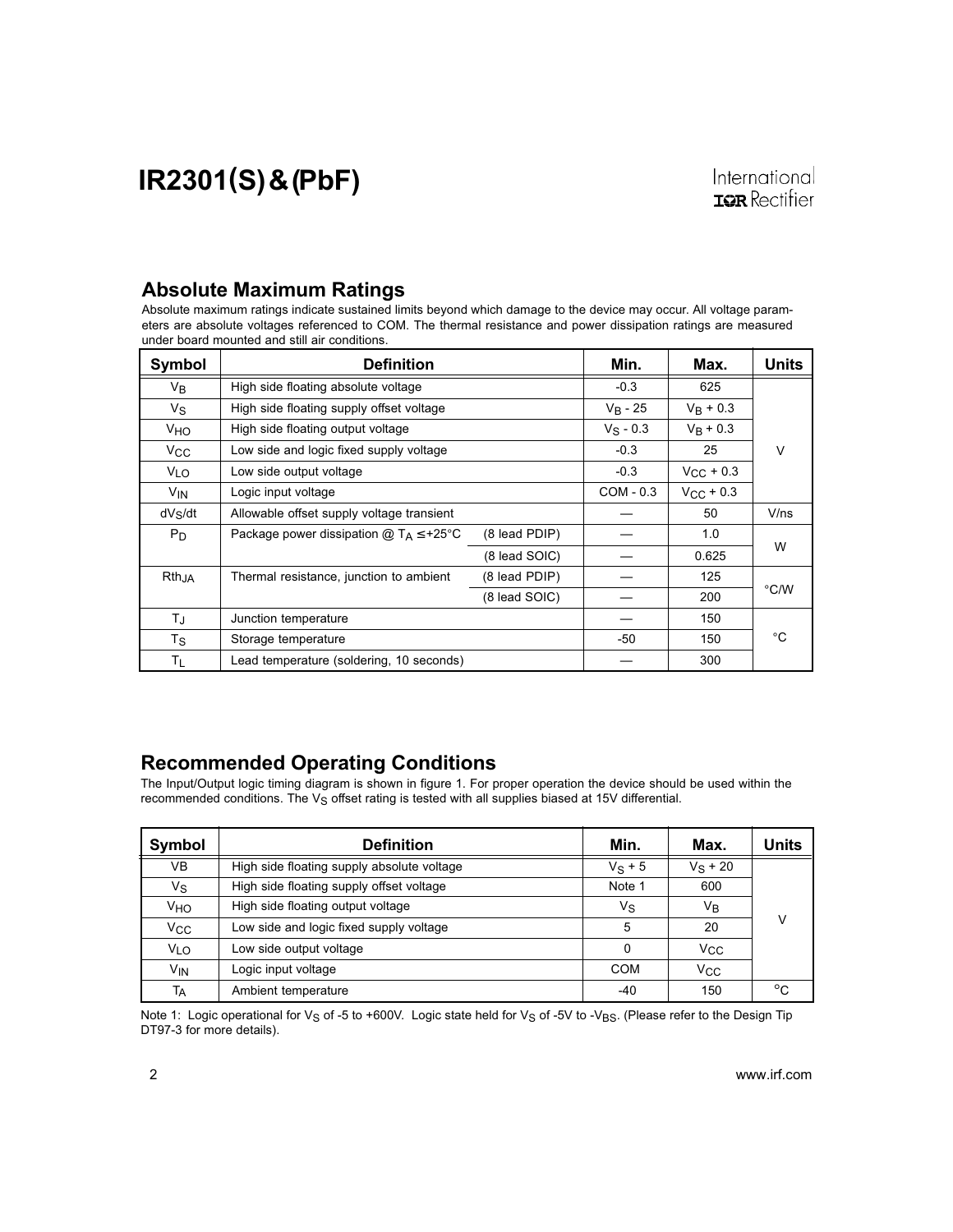#### Dynamic Electrical Characteristics

VBIAS (VCC, VBS) = 15V, CL = 1000 pF, TA = 25°C.

| Symbol | <b>Definition</b>                   | Min. | Typ. |     |      | Max. Units Test Conditions |
|--------|-------------------------------------|------|------|-----|------|----------------------------|
| ton    | Turn-on propagation delay           |      | 220  | 300 |      | $V_S = 0V$                 |
| toff   | Turn-off propagation delay          |      | 200  | 280 |      | $V_S = 0V$ or 600V         |
| MT     | Delay matching, HS & LS turn-on/off |      | 0    | 50  | nsec |                            |
| tr     | Turn-on rise time                   |      | 130  | 220 |      | $V_S = 0V$                 |
| tғ     | Turn-off fall time                  |      | 50   | 80  |      | $V_S = 0V$                 |

#### Static Electrical Characteristics

 $\rm{V_{BIAS}}$  (V $\rm{_{CC}}$ , V $\rm{_{BS}}$ ) = 15V, and T $\rm{_{A}}$  = 25°C unless otherwise specified. The V $\rm{_{IL},}$  V $\rm{_{HI}}$  and I $\rm{_{IN}}$  parameters are referenced to COM and are applicable to the respective input leads. The V<sub>O</sub>, I<sub>O</sub> and Ron parameters are referenced to COM and are applicable to the respective output leads: HO and LO.

| <b>Symbol</b>            | <b>Definition</b>                                                | Min. | Typ. | Max. |        | <b>Units Test Conditions</b> |
|--------------------------|------------------------------------------------------------------|------|------|------|--------|------------------------------|
| $V_{\text{IH}}$          | Logic "1" input voltage                                          | 2.9  |      |      |        | $V_{CC}$ = 10V to 20V        |
| .V <sub>IL</sub>         | Logic "0" input voltage                                          |      |      | 0.8  | $\vee$ | $V_{CC}$ = 10V to 20V        |
| V <sub>OH</sub>          | High level output voltage, $V_{\text{BIAS}}$ - $V_{\text{O}}$    |      | 0.8  | 1.4  |        | $I_{\Omega}$ = 20 mA         |
| VOL                      | Low level output voltage, $V_O$                                  |      | 0.3  | 0.6  |        | $I_{\rm O}$ = 20 mA          |
| <b>ILK</b>               | Offset supply leakage current                                    |      |      | 50   |        | $V_B = V_S = 600V$           |
| <b>IQBS</b>              | Quiescent V <sub>BS</sub> supply current                         | 20   | 60   | 100  |        | $V_{IN}$ = 0V or 5V          |
| locc                     | Quiescent V <sub>CC</sub> supply current                         | 50   | 120  | 190  | μA     | $V_{IN}$ = 0V or 5V          |
| l <sub>IN+</sub>         | Logic "1" input bias current                                     |      | 5    | 20   |        | $V_{IN} = 5V$                |
| l <sub>IN-</sub>         | Logic "0" input bias current                                     |      |      | 2    |        | $V_{IN} = 0V$                |
| V <sub>CCUV</sub> +      | $V_{\text{CC}}$ and $V_{\text{BS}}$ supply undervoltage positive | 3.3  | 4.1  | 5    |        |                              |
| V <sub>BSUV+</sub>       | going threshold                                                  |      |      |      |        |                              |
| V <sub>CCUV-</sub>       | V <sub>CC</sub> and V <sub>BS</sub> supply undervoltage negative | 3    | 3.8  | 4.7  | $\vee$ |                              |
| V <sub>BSUV-</sub>       | negative going threshold                                         |      |      |      |        |                              |
| <b>V<sub>CCUVH</sub></b> | <b>Hysteresis</b>                                                | 0.1  | 0.3  |      |        |                              |
| VBSUVH                   |                                                                  |      |      |      |        |                              |
| lo+                      | Output high short circuit pulsed current                         | 120  | 200  |      |        | $V_O = 0V$                   |
|                          |                                                                  |      |      |      |        | $PW \leq 10 \mu s$           |
| lo-                      | Output low short circuit pulsed current                          | 250  | 350  |      | mA     | $V_O = 15V,$                 |
|                          |                                                                  |      |      |      |        | $PW \leq 10 \mu s$           |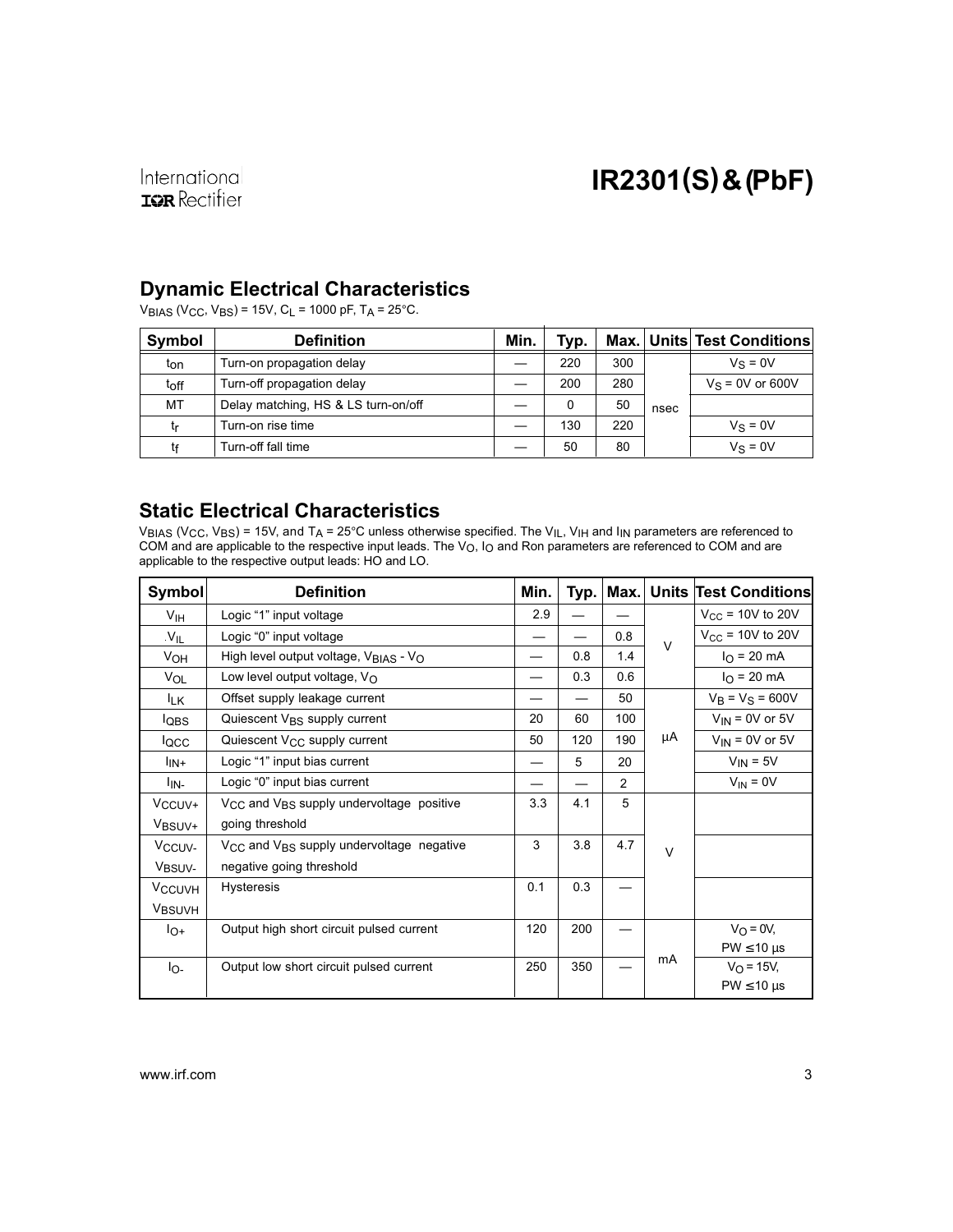#### Functional Block Diagrams



#### Lead Definitions

| Symbol                | <b>Description</b>                                          |
|-----------------------|-------------------------------------------------------------|
| <b>HIN</b>            | Logic input for high side gate driver output (HO), in phase |
| LIN                   | Logic input for low side gate driver output (LO), in phase  |
| $V_B$                 | High side floating supply                                   |
| HO                    | High side gate drive output                                 |
| Vs                    | High side floating supply return                            |
| <b>V<sub>CC</sub></b> | Low side and logic fixed supply                             |
| LO                    | Low side gate drive output                                  |
| <b>COM</b>            | Low side return                                             |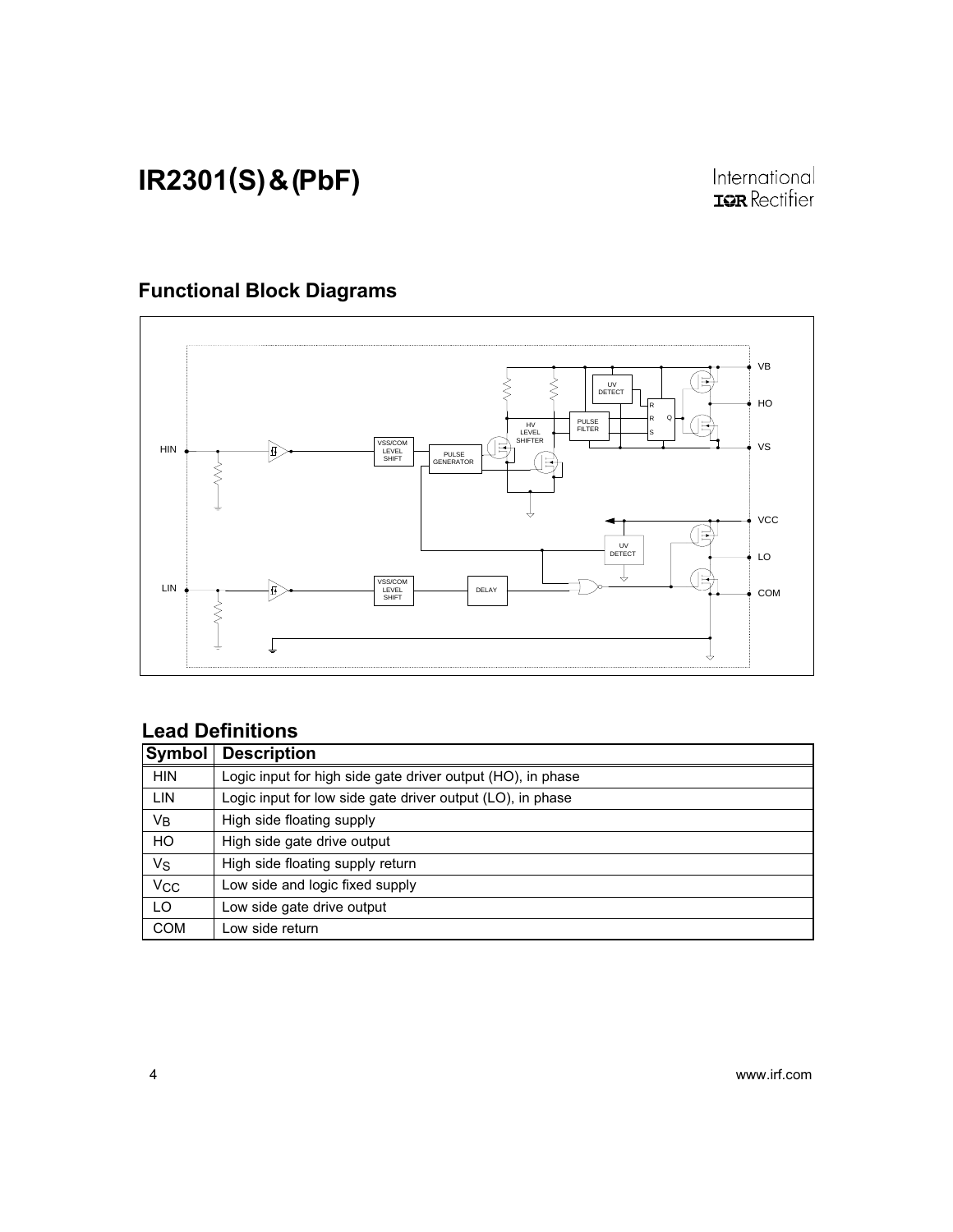#### Lead Assignments





Figure 2. Switching Time Waveform Definitions

 $10\%$   $10\%$ 



 $\underline{\mathsf{LO}}$ 

Figure 3. Delay Matching Waveform Definitions

www.irf.com 5

 $\underline{\mathsf{LO}}$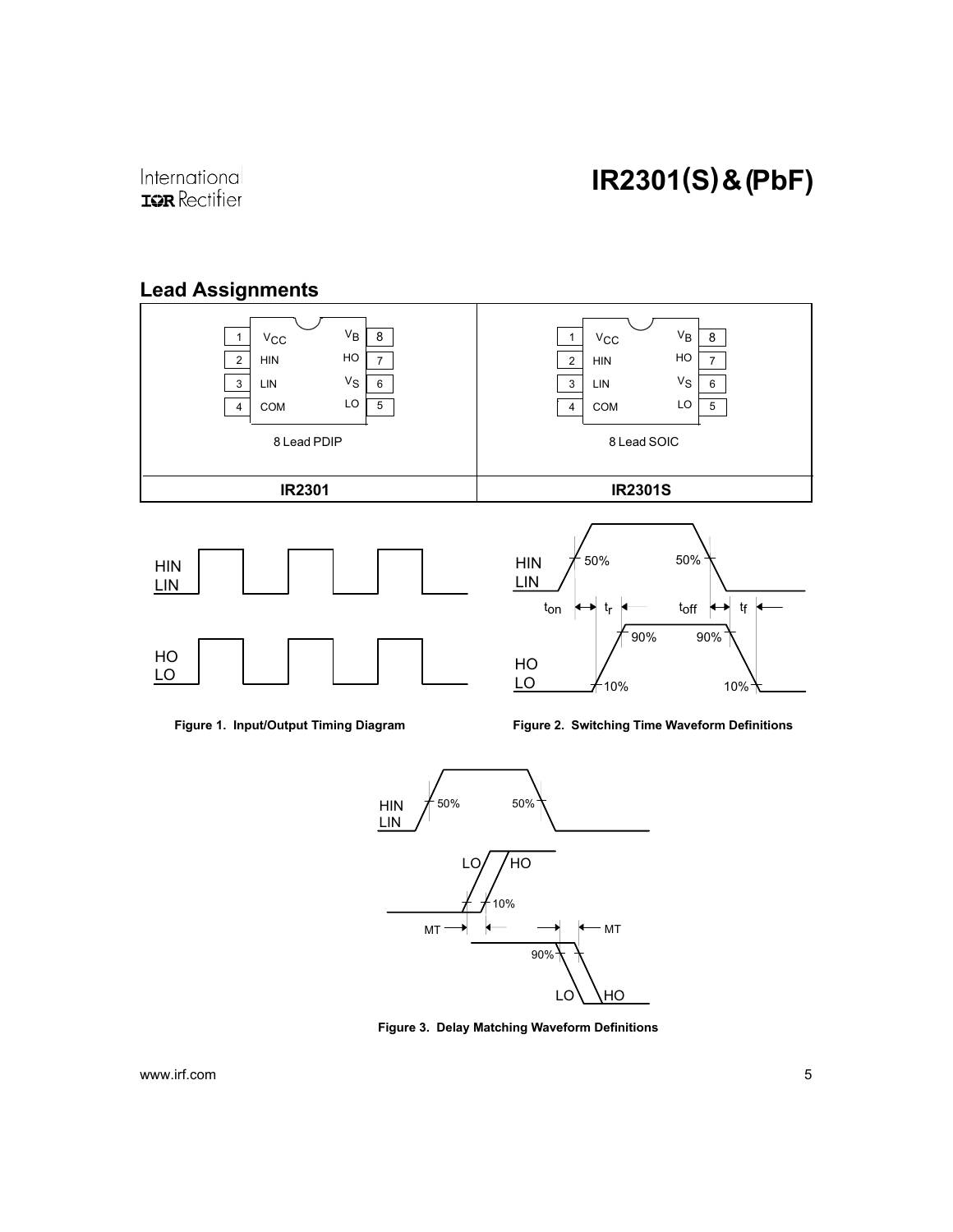#### International **IQR** Rectifier

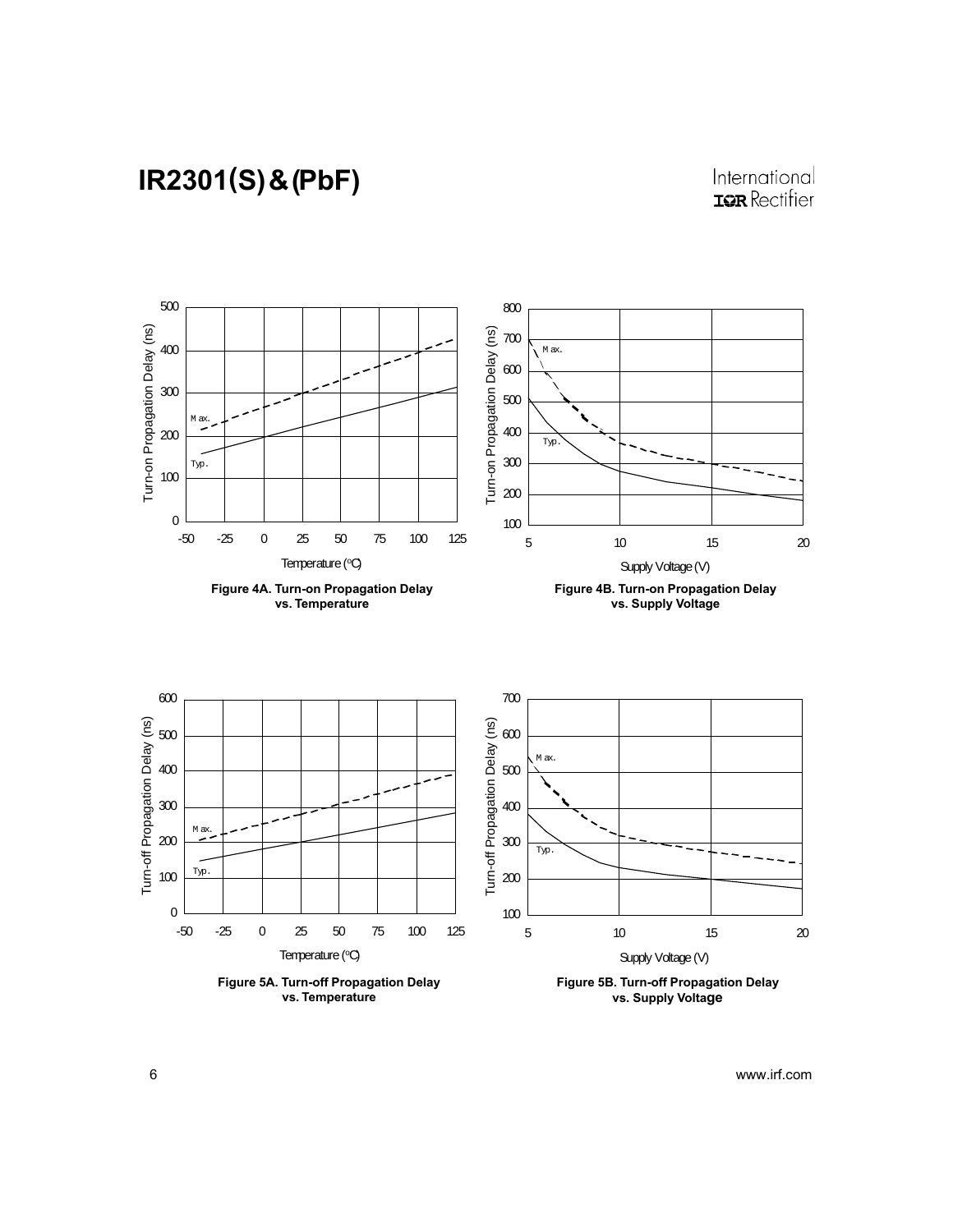

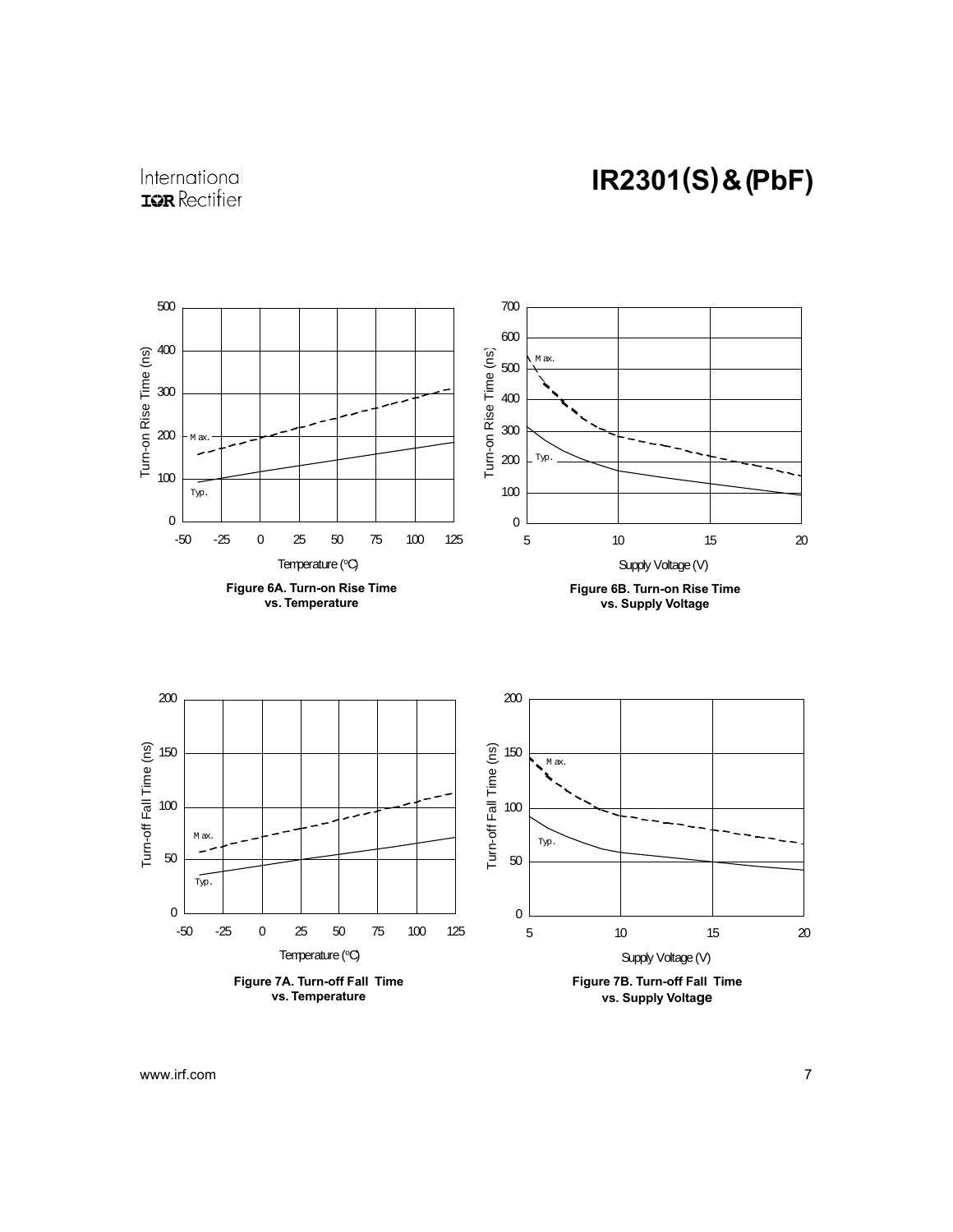#### International **IQR** Rectifier

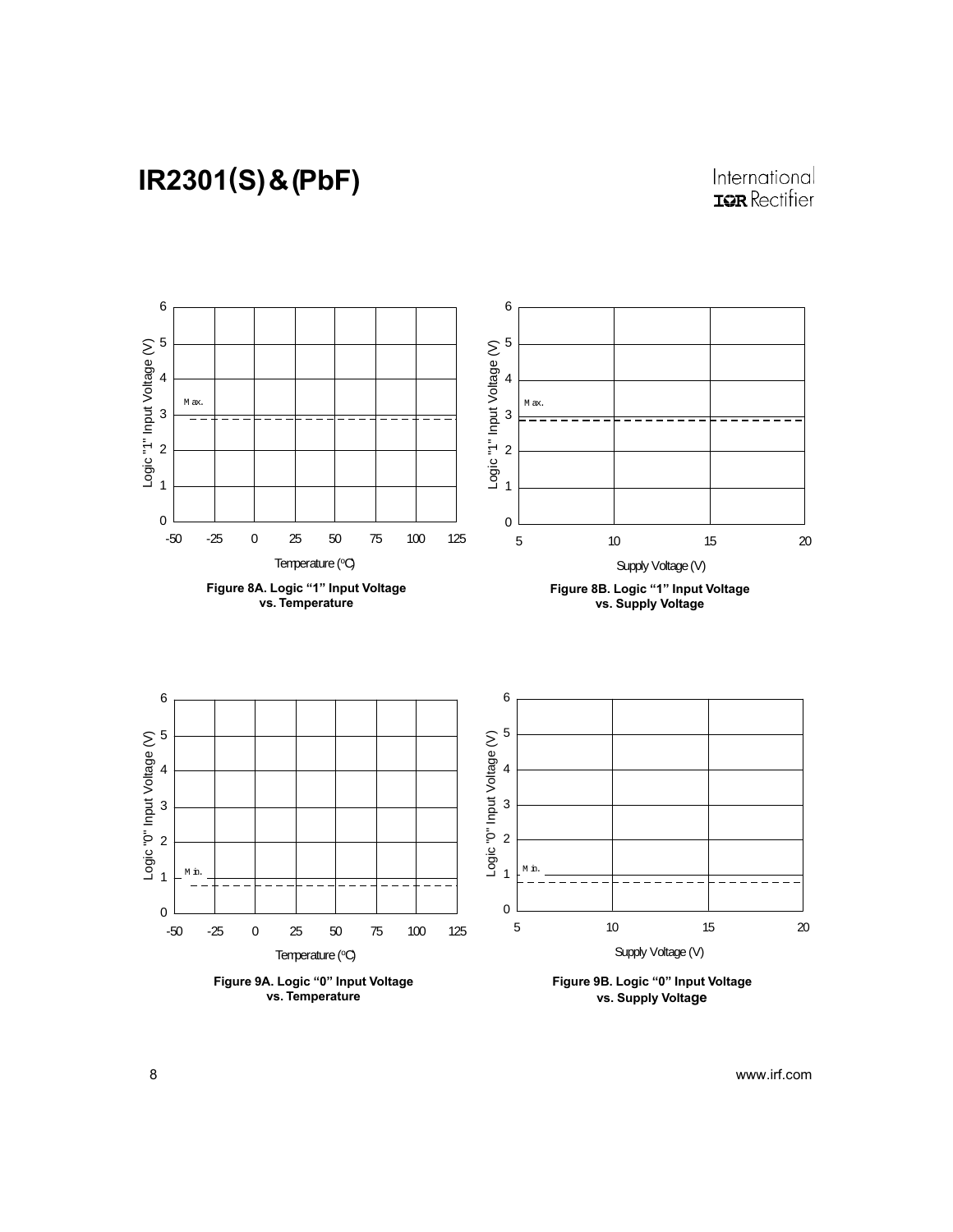

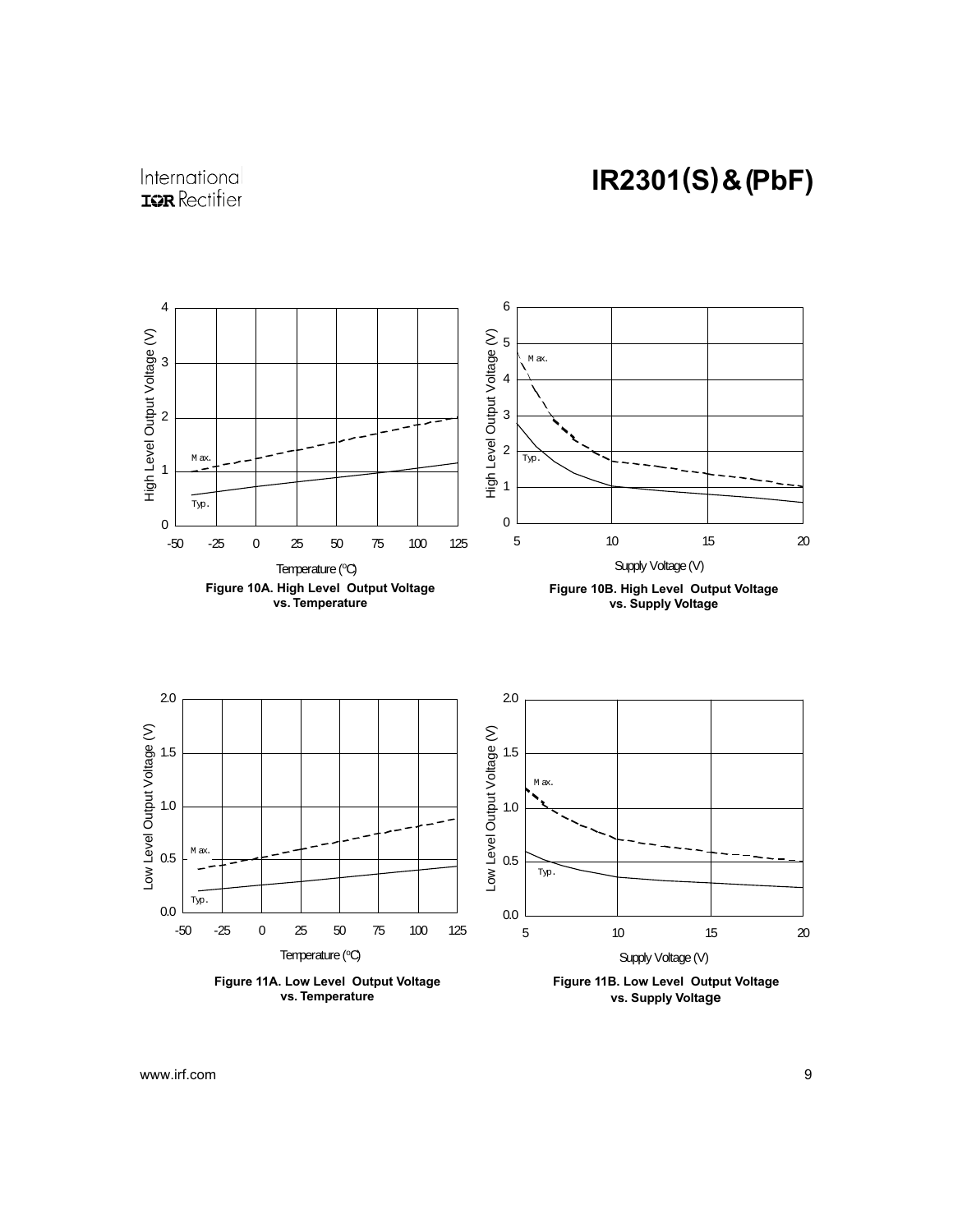#### International **IQR** Rectifier



Figure 13A. Quiescent VBS Supply Current vs. Temperature

Figure 13B. Quiescent VBS Supply Current vs. Supply Voltage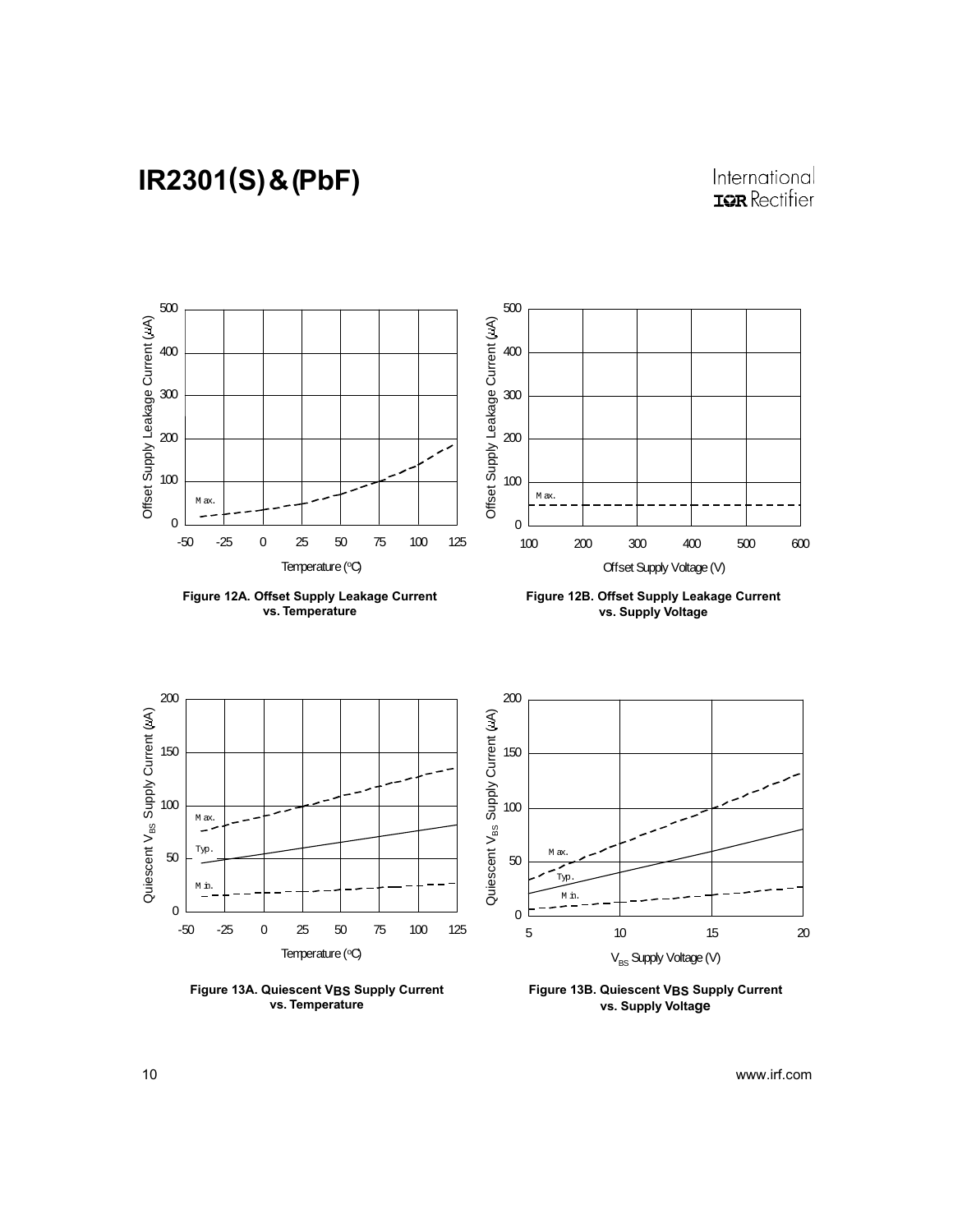





Figure 15B. Logic "1" Input Bias Current vs. Supply Voltage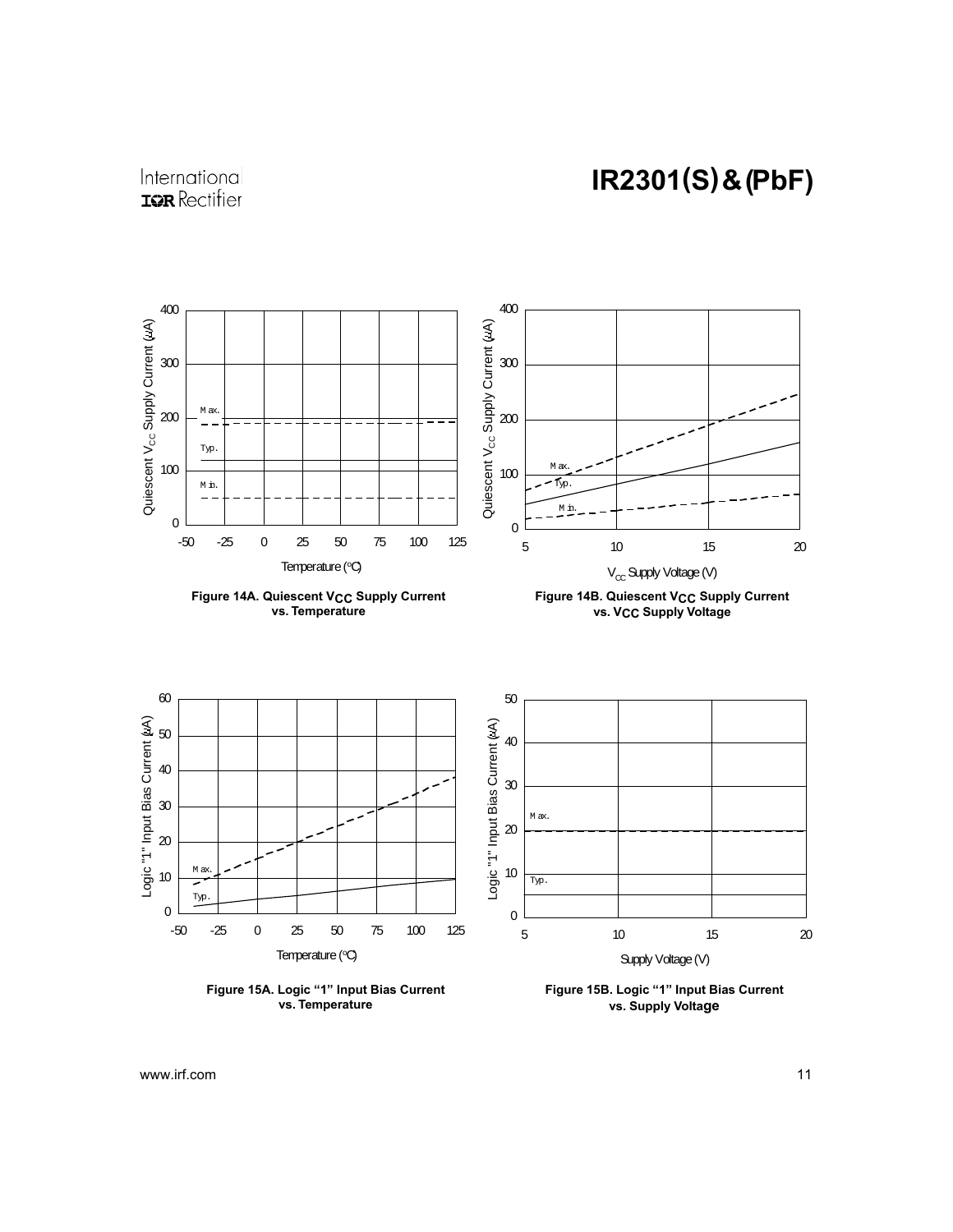

Figure 17. V<sub>CC</sub> and V<sub>BS</sub> Undervoltage Threshold (+) vs. Temperature

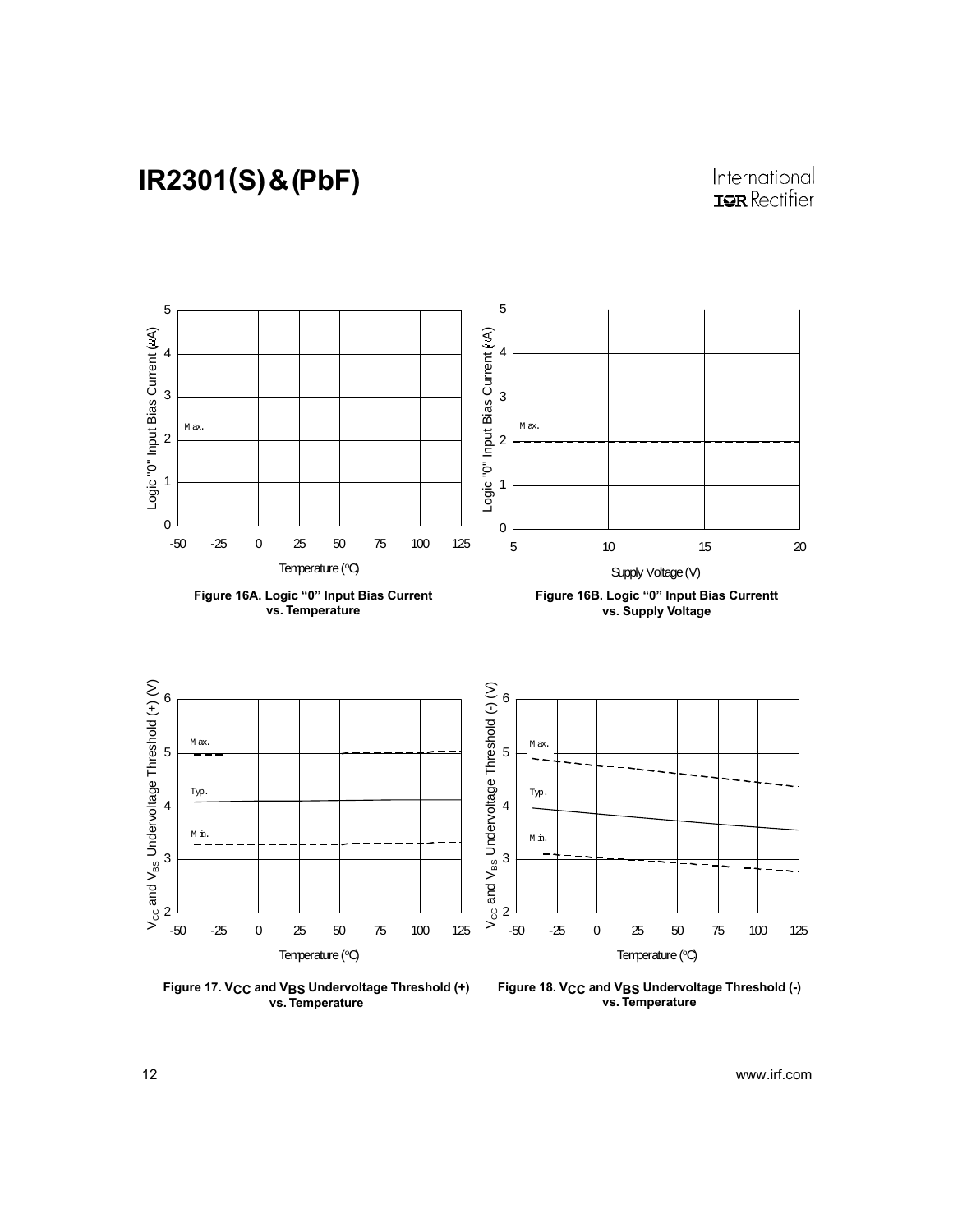International **IQR** Rectifier



vs. Supply Voltage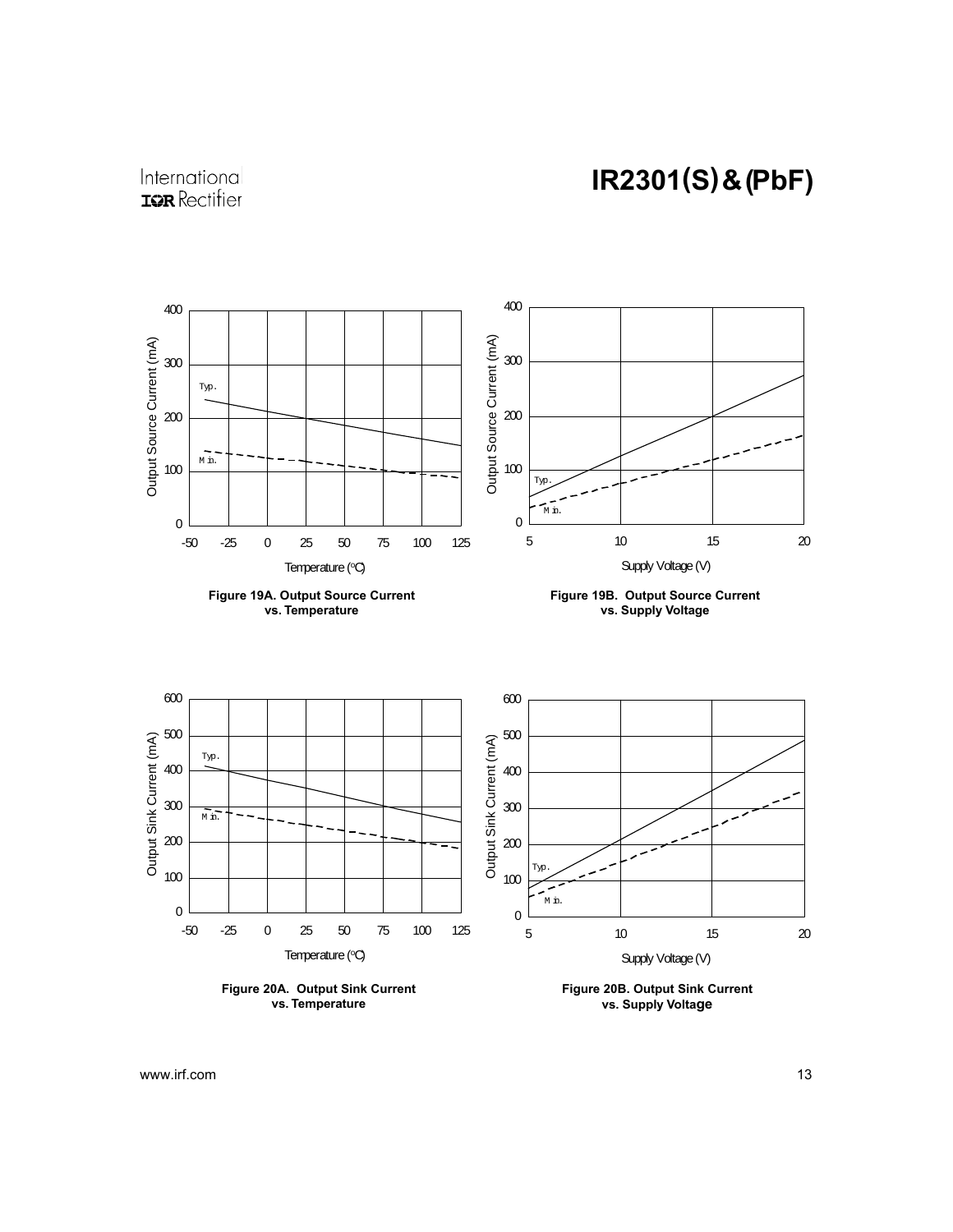#### International **IQR** Rectifier



**Figure 21. Maximum VS Negative Offset vs. VBS Floating Supply Voltage**

**Figure 22. IR2301 vs. Frequency (IRFBC20), R**<sub>cate</sub>=33Ω, V<sub>CC</sub>=15V





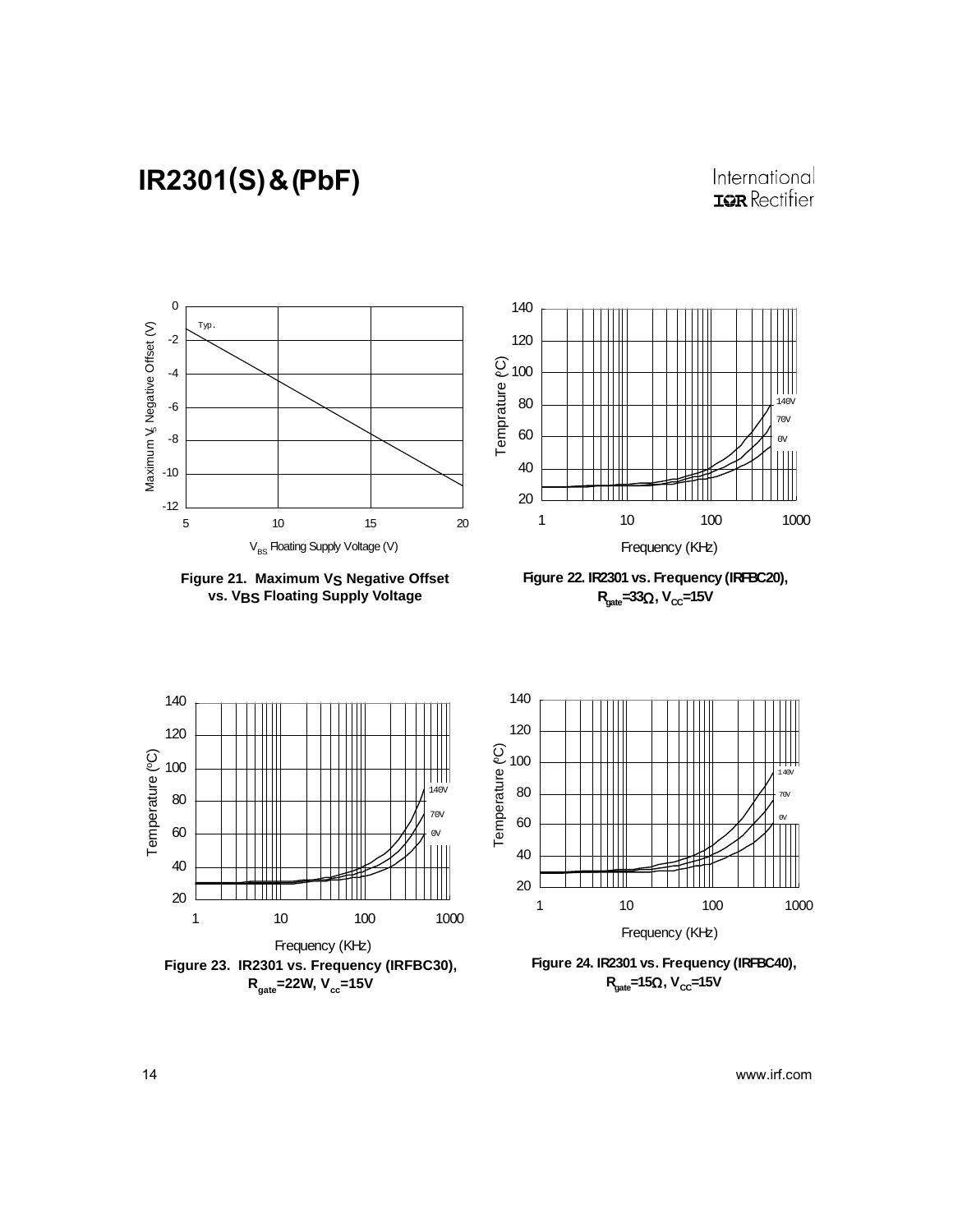#### International **IQR** Rectifier

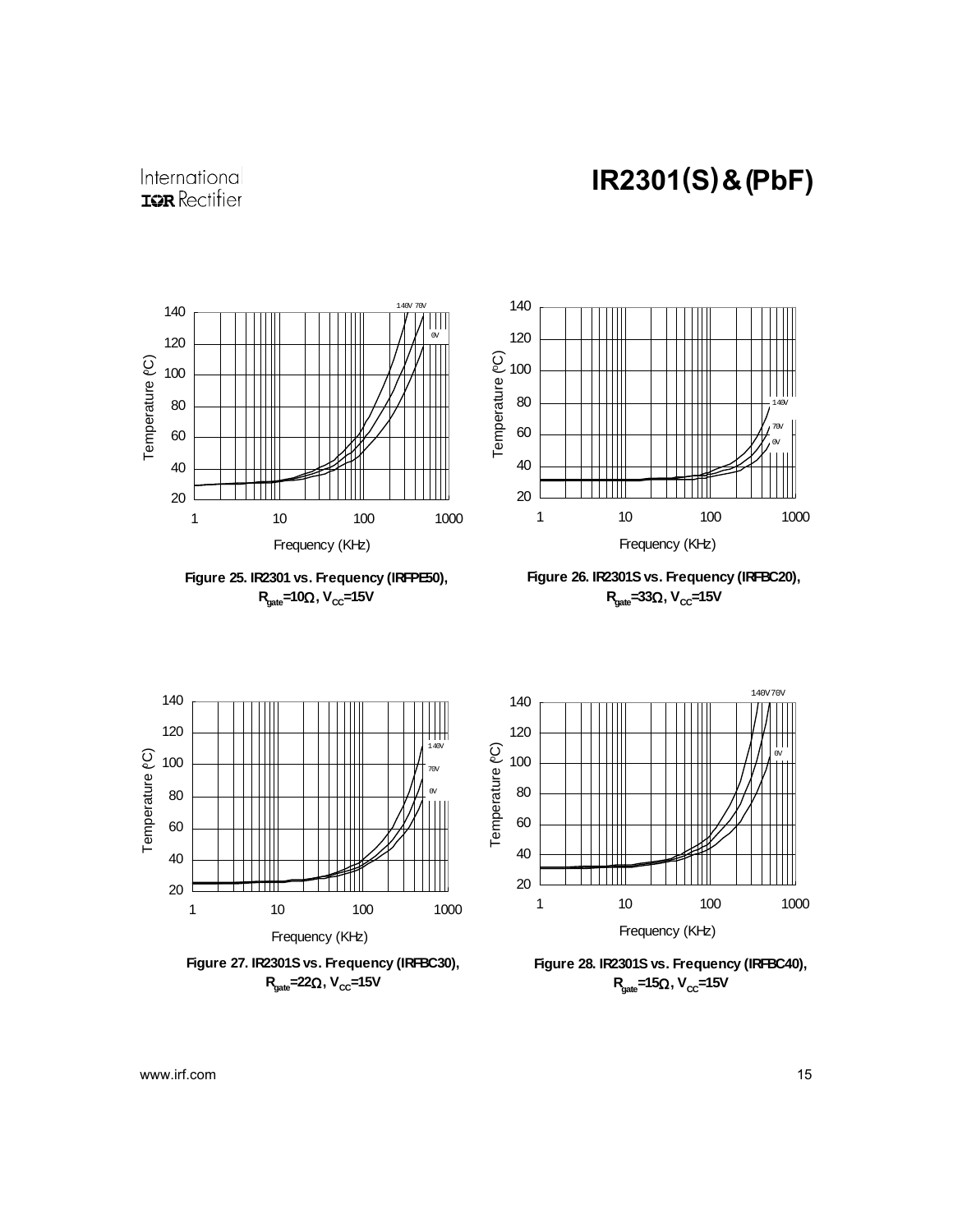International **IGR** Rectifier



**Figure 29. IR2301S vs. Frequency (IRFPE50), R<sub>cate</sub>=10Ω, V<sub>CC</sub>=15V** 

#### Case Outlines

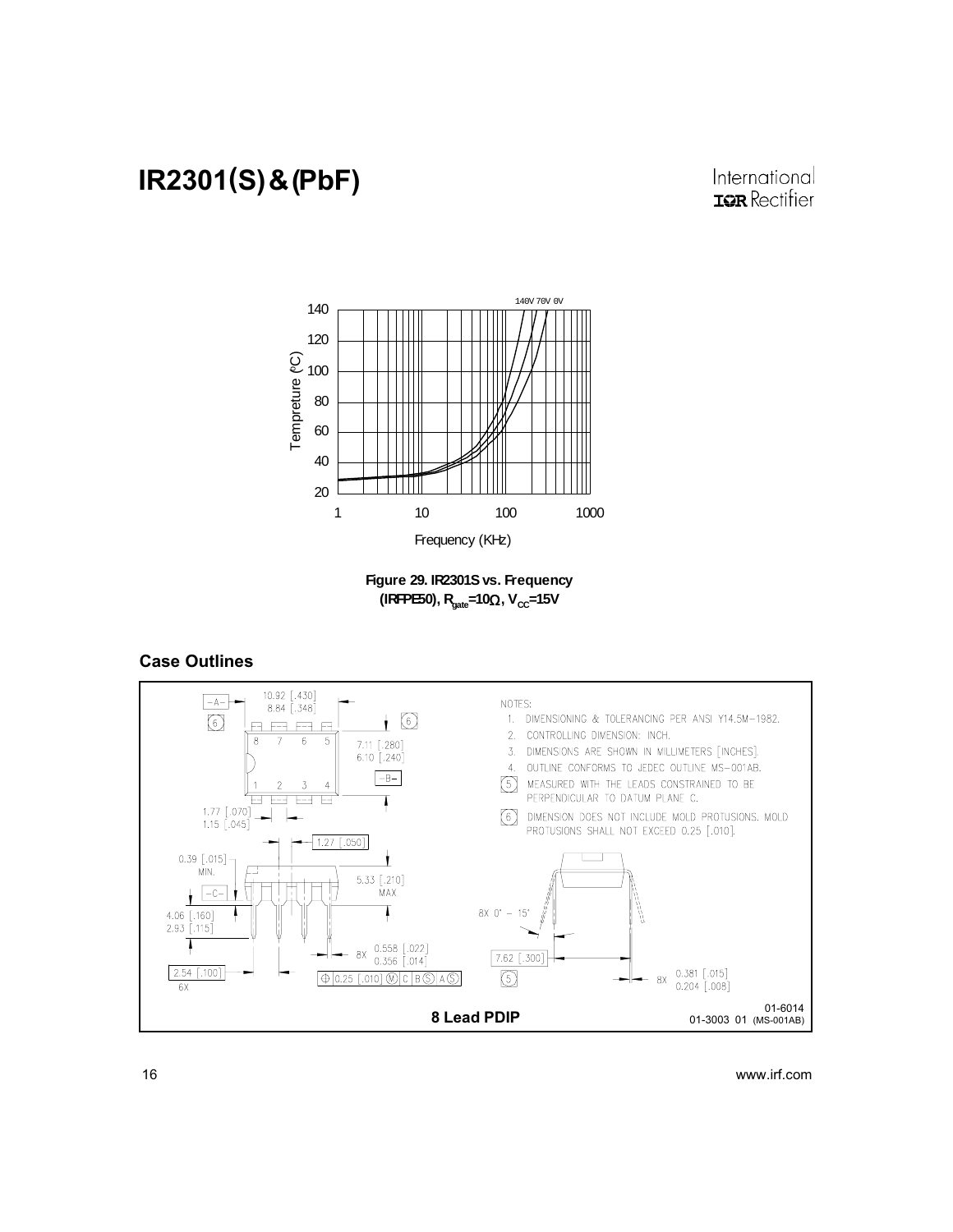#### International **IQR** Rectifier